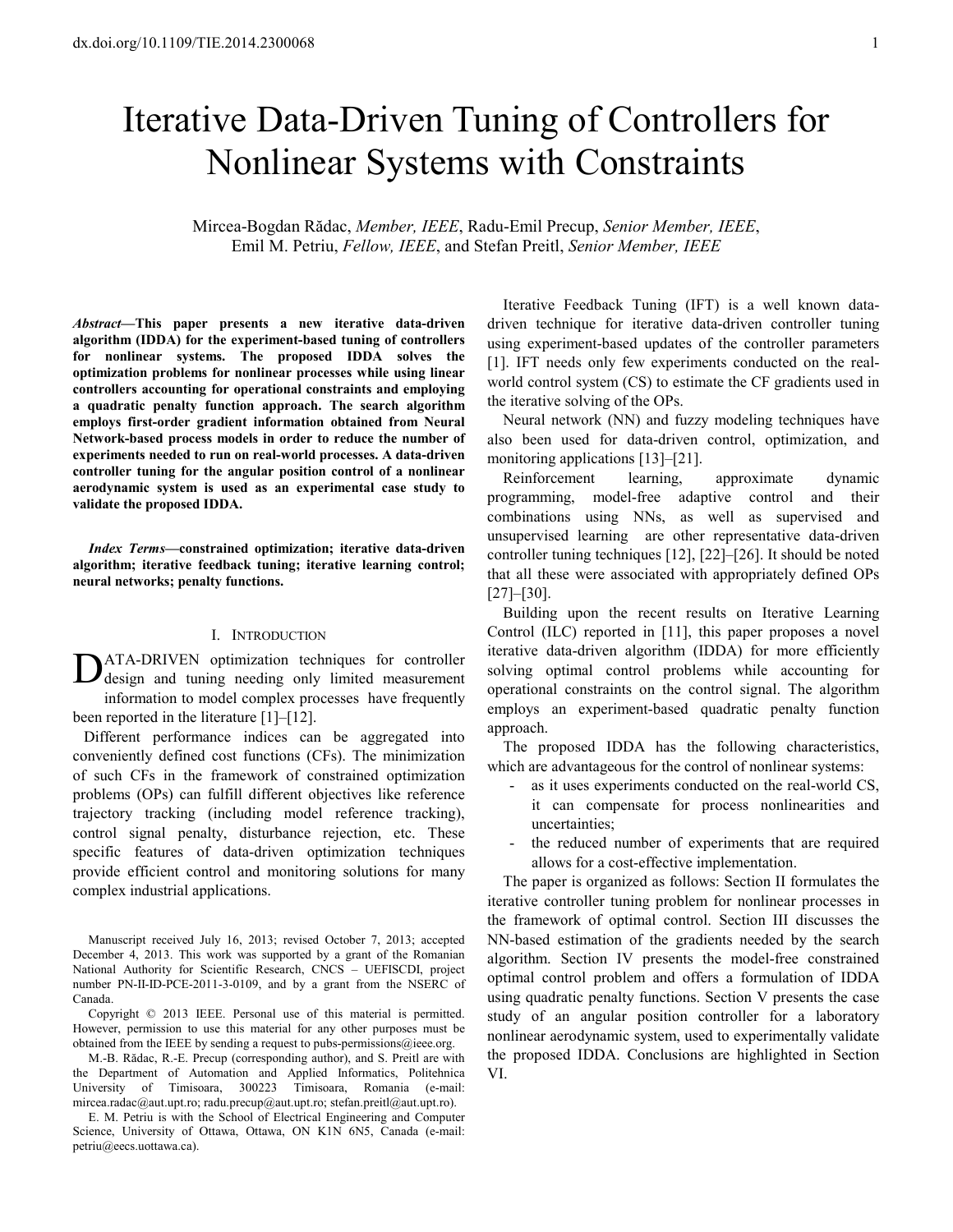## II. PROBLEM SETTING

Single Input-Single Output (SISO) discrete-time CS can be described by the nonlinear process and controller equations

$$
y(k) = P(y(k-1),...,y(k-n_{y1}),u(k-1),...,u(k-n_{u1})) + v(k),
$$
  
\n
$$
u(k) = C(\mathbf{p}, u(k-1),...,u(k-n_{u2}), y(k),...,y(k-n_{y2}), r(k),
$$
  
\n
$$
..., r(k-n_{y}),
$$
  
\n(1)

where  $\nu$  is the process output,  $\mu$  is the control signal,  $r$  is the reference input, *v* is the zero-mean stochastic disturbance acting on the output and it can account for a large class of disturbances, and  $\rho$ ,  $\rho \in \mathbb{R}^{n_{\rho}}$ , is the parameter vector of the controller. The nonlinear functions *P* and *C* make the model (1) belong to the class of nonlinear autoregressive exogenous (NARX) models treated in [31].

Several assumptions are formulated in relation with (1). The closed-loop CS is stable and the nonlinear operators *P*, *C* are smooth functions of their arguments. The nominal trajectory of the CS is denoted as  $\{r_n(k), u_n(k), y_n(k)\}\,$ ,  $k = 0...N$ , where N is the experiment length.

A typical objective in iterative controller tuning is to search for the controller parameters that solve an OP starting with the initial solution  $\rho_0$ 

$$
\rho^* = \arg \min_{\rho \in D_S} J(\rho),
$$
  
\n
$$
J(\rho) = \frac{0.5}{N} E\{\sum_{k=0}^{N} [(y(k) - y^d(k))^2 + \lambda u^2(k)]\},
$$
\n(2)

subject to system dynamics (1) and to operational constraints, where  $D<sub>S</sub>$  is the stability domain of those parameter vectors  $\rho$ which ensure a stable CS [32]. The constraints can usually be formulated as inequalities imposed to  $u(k)$  and  $y(k)$ , and to their rates with respect to time,  $\Delta u(k) = u(k) - u(k-1)$  and  $\Delta y(k) = y(k) - y(k-1)$ , and they depend on the specific applications [33]–[42]. The formulation of the CF in (2) targets the trajectory tracking of the desired system output  $y^d$ while the control effort is also penalized by the weighting parameter  $\lambda \geq 0$ , and the expectation  $E\{\ldots\}$  is taken with respect to the stochastic disturbance *v*. The usual approach to solve the OP (2) in the unconstrained case is to employ the recursive stochastic search algorithm

$$
\mathbf{\rho}_{j+1} = \mathbf{\rho}_j - \gamma_j \mathbf{R}_j^{-1} \text{est}\left\{\frac{\partial J}{\partial \mathbf{\rho}}\bigg|_{\mathbf{\rho} = \mathbf{\rho}_j}\right\},\tag{3}
$$

with the search information provided by the estimate of the gradient of the CF *J* with respect to the controller parameters and using, for example, second-order information as a Gauss-Newton approximation of the Hessian of the CF given in the matrix **R**<sub>*j*</sub>. The subscript *j*, *j* ∈ **N**, is the current iteration number, and  $\gamma_j > 0$  is the step size [1].

The main feature of IFT [1] is that the gradient information can be obtained from special experiments conducted on the closed-loop CS. These experiments avoid the use of the process model but, at the same time, they require special operating regimes that are different from the nominal ones. The experiments generate the gradients of *y* and *u* with respect to the controller parameters, namely ∂*y* / ∂**ρ** and ∂*u* / ∂**ρ** , which are next used to compute both the gradient of *J* and the matrix  $\mathbf{R}_j$ . Although the linearity is assumed, the nonlinearbased procedure is also feasible according to [31]. The gradients can be estimated, as shown in [43], not by finite difference approximations for modifications of **ρ** but by using modified reference trajectories for small changes in the vicinity of the nominal trajectories  $\delta r(k) = r(k) - r_n(k)$ ,  $\delta u(k) = u(k) - u_n(k)$  and  $\delta y(k) = y(k) - y_n(k)$ . The procedure used in [31] is based on identification of linear time-varying models with least squares criterion with forgetting factor which is different from our NN-based approach.

The advantage of this approach is twofold. First, the closedloop CS is not changed for the special purpose of obtaining the gradient estimate. Second, the experiments are carried out in the close vicinity of the nominal trajectories.

Two issues have been addressed in the literature in this context, viz. the number of gradient experiments which can be expensive for an increasing number of parameters, and the constrained approach [44]. This paper will show that the nonlinear tuning accounting for operational constraints gives good results, and it is also efficient as it requires a relatively small number of iterations and experiments.

# III. NEURAL NETWORK-BASED DATA-DRIVEN ESTIMATION OF GRADIENTS

### *A. Gradient Estimation Using Neural Networks*

NNs, which are universal approximators with arbitrary accuracy for dynamic nonlinear systems, will be used to provide the gradient information need by the search algorithm. Each time the gradient information is necessary, the nonlinear map from the reference input to the process output and the nonlinear map from the reference input to the control signal can be identified using data collected under the normal experiment in which the CF is evaluated. Let these maps from *r* to *y* and from *r* to *u* be

$$
y(k) = M_{ry}(y(k-1),...,y(k-n_y),r(k-1),...,r(k-n_y)),
$$
  
\n
$$
u(k) = M_{ru}(u(k-1),...u(k-n_u),r(k-1),...r(k-n_{ru})).
$$
\n(4)

The variables  $\partial y / \partial \rho_h$  and  $\partial u / \partial \rho_h$  can then be estimated by finite difference approximations as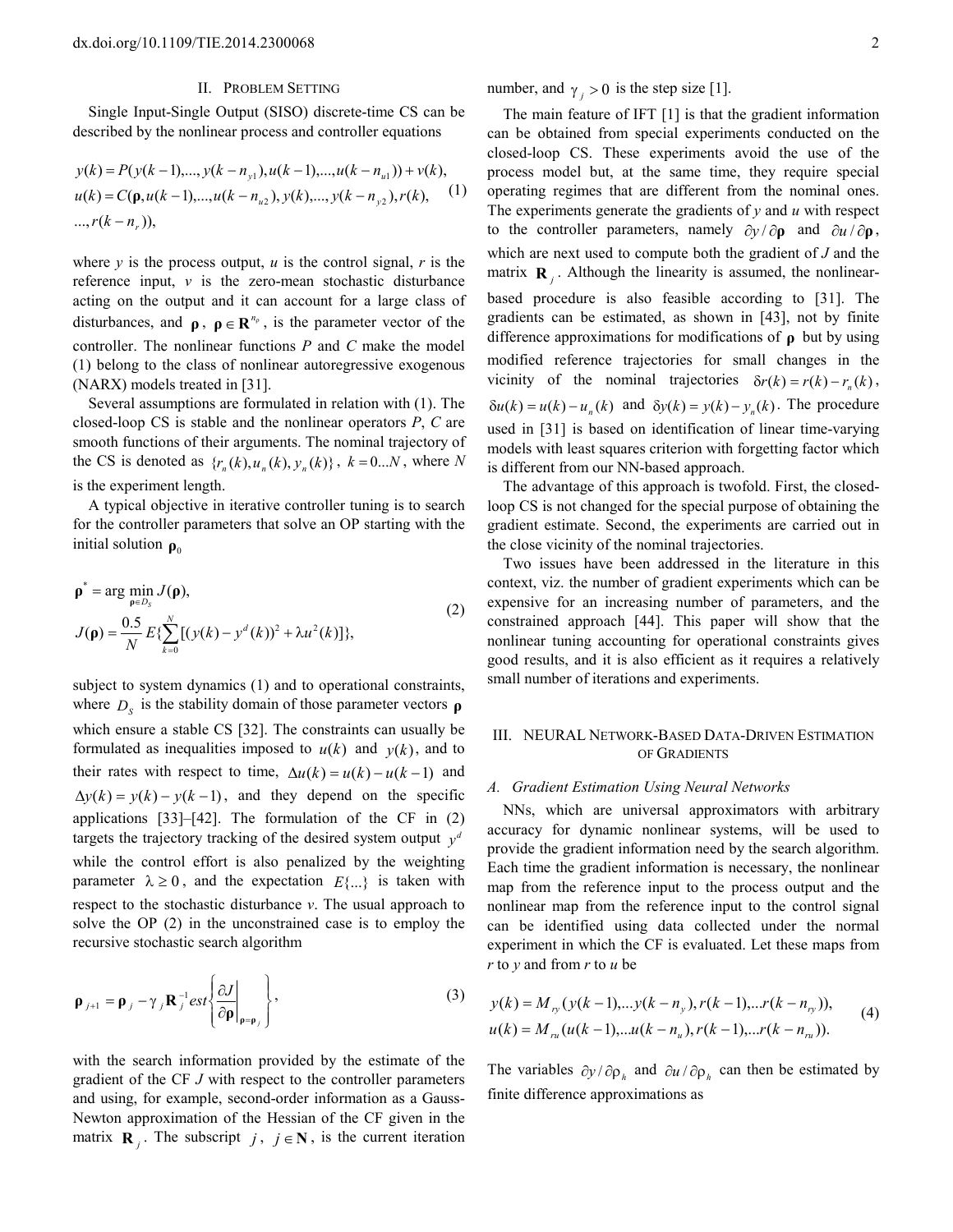$$
\frac{\partial \hat{y}(k)}{\partial \rho_h} = \frac{\overline{y}(k, r_n + \mu_h \delta r_h) - \overline{y}(k, r_n)}{\mu_h \delta \rho_h},
$$
\n
$$
\frac{\partial \hat{u}(k)}{\partial \rho_h} = \frac{\overline{u}(k, r_n + \mu_h \delta r_h) - \overline{u}(k, r_n)}{\mu_h \delta \rho_h}, h = 1...n_p, k = 0...N,
$$
\n(5)

where  $\delta \rho_h = 1$  is considered, and the numerators are equivalent to carrying out two simulations: one with nominal controller parameter vector  $\rho$  and another one with the  $h<sup>th</sup>$ controller parameter disturbed with the term  $\mu_h \delta \rho_h$ . The scalars  $\mu_h$  are chosen to account for only small changes around the nominal reference input trajectory  $\{r_n(k)\}\$  where the analysis holds. The variables  $\bar{y}$  and  $\bar{u}$  are obtained by filtering the nominal and the disturbed reference trajectories through the nonlinear functions  $M_{ry}$  and  $M_{ru}$ , respectively.

Our approach has the following advantages:

- It is applicable to both linear and nonlinear systems, and the risk of non-desired controller parameter changes is mitigated until a descent direction is computed in order to be used in the search algorithm.
- The closed-loop operation of the CS is kept because equations (4) and (5) indicate that the gradients with respect to the controller parameter changes are obtained by changing the reference trajectory.
- The simulation with the disturbed reference input has to be conducted in the vicinity of the nominal trajectory for which the NN is trained, and this allows for using simple NN architectures with few neurons (parameters).
- The numerical differentiation issues that occur in noisy environments are mitigated because the obtained trajectories are not affected by the noisy data involved in NN training.

### *B. NN Training Using Iterative Learning Control*

We will use NN batch learning in order to ensure a smooth operation of the learning system in terms of the controller tuning. Adaptive learning can also be employed for repetitive control actions [45] such as the ones in our paper. An ILCbased approach is developed with this respect.

We are using a feed-forward NN architecture consisting of one hidden layer with a hyperbolic tangent activation function and a single linear neuron. The input-output map is:

$$
\hat{y}(k+1) = \mathbf{W}^{T}(k)\sigma(\mathbf{V}(k), \mathbf{x}(k)),
$$
\n(6)

where  $\mathbf{W}^T = [w_0 \quad w_1 \quad \dots \quad w_n] \in \mathbf{R}^{H+1}$  is the vector of output layer weights,  $\boldsymbol{\sigma}^T = [1 \quad \sigma_1(\mathbf{V}_1^T \mathbf{x}) \quad ... \quad \sigma_H(\mathbf{V}_H^T \mathbf{x})]$  is the vector of hidden layer neurons outputs with the hyperbolic activation tangent activation functions  $\sigma_m(x) = \tanh(x)$ ,  $m = 1...H$ , and the superscript *T* indicates the matrix transposition. The first term in **σ** corresponds to the bias of the output neuron. Each hidden layer neuron is parameterized by its vector of weights

 $(\mathbf{V}^m)^T = [\mathbf{v}_m^0 \quad \mathbf{v}_m^1 \quad \dots \quad \mathbf{v}_m^m] \in \mathbf{R}^{m+1}, \qquad m = 1...H, \qquad \text{which}$ multiplies the input vector  $\mathbf{x}^T = [x_0 \ x_1 \ \dots \ x_m].$  Each vector  $V^m$  includes the weight  $v_m^0$  of the bias of  $m^{\text{th}}$  neuron. Here  $nu + 1$  is the number of inputs to the network, and *H* is the number of hidden layer neurons. The time domain index is  $k = 0...N$ .

The NN is treated as a nonlinear multi input-multi output dynamical system considered in the iteration domain

$$
\mathbf{W}_{j+1} = \mathbf{W}_{j} + \mathbf{u}_{j}^{w},
$$
\n
$$
\mathbf{V}_{j+1}^{i} = \mathbf{V}_{j}^{i} + \mathbf{u}_{j}^{v^{i}}, i = 1...H,
$$
\n
$$
\mathbf{Y}_{j}(k+1) = \mathbf{W}_{j}^{T} \boldsymbol{\sigma}(\mathbf{V}_{j}^{i}, \mathbf{x}(k)), k = 0...N,
$$
\n(7)

where

$$
\mathbf{u}_{j}^{w} = [u_{j}^{w0} \dots u_{j}^{wH}]^{T} \in \mathbf{R}^{H+1},
$$
  
\n
$$
\mathbf{u}_{j}^{v'} = [u_{j}^{v^{i0}} \dots u_{j}^{v^{im}}]^{T} \in \mathbf{R}^{m+1},
$$
  
\n
$$
\mathbf{Y}_{j} = [y_{j}(1) \dots y_{j}(N+1)]^{T} \in \mathbf{R}^{N+1},
$$
  
\n
$$
\mathbf{X}_{j} = [\mathbf{x}_{j}^{T}(0) \dots \mathbf{x}_{j}^{T}(N)]^{T} \in \mathbf{R}^{(N+1)(m+1)},
$$
\n(8)

where *j* is the iteration index,  $\mathbf{u}^{\mathbf{w}}_j$ ,  $\mathbf{u}^{\mathbf{v}^j}$  are the input vectors, and the weight vectors  $W_j$ ,  $V_j^i$  previously defined are viewed as the state vectors of the dynamical system. The vector  $\mathbf{X}_j$  can be regarded as a trial-repetitive time-series disturbance input, but it can be also regarded as a time-varying parameter vector of the nonlinear system (7). The vector  $\mathbf{Y}_j$  is the output of the nonlinear dynamical system (7).

Using the ILC framework, the dynamical system (7) is transformed into a static map from the inputs to the outputs. ILC usually focuses on the minimization of the tracking error between the actual output and a desired output using a proper input. The desired output vector in our case is  $Y_d = [y_d(1)... y_d(N + 1)]^T \in \mathbb{R}^{N+1}$ , with  $y_d(k)$  – the desired process outputs for  $k = 1..N + 1$ . Therefore, the batch training of the NN can be regarded as a supervised learning approach where the purpose is to minimize the tracking error  $\mathbf{E}_j = \mathbf{Y}_j - \mathbf{Y}_d$  referred to also as training error. However, the input at each iteration can be derived in the framework of norm-optimal ILC as the solution to the OP

$$
(\mathbf{u}_{j}^{w^{*}}, \mathbf{u}_{j}^{v^{*}}) = \arg \min_{\mathbf{u}_{j}^{w}, \mathbf{u}_{j}^{v^{*}}} \left\| \mathbf{E}_{j+1}^{T} \mathbf{R} \mathbf{E}_{j+1} + \mathbf{U}_{j}^{T} \mathbf{Q} \mathbf{U}_{j} \right\|_{2}^{2},
$$
(9)

where  $\mathbf{U}_j = [(\mathbf{u}_j^w)^T \quad (\mathbf{u}_j^{v^1})^T \quad \dots \quad (\mathbf{u}_j^{v^H})^T]^T \in \mathbf{R}^{H+1+H(mu+1)}$  $\mathbf{U}_{i} = [(\mathbf{u}_{i}^{w})^{T} \quad (\mathbf{u}_{i}^{v^{1}})^{T} \quad ... \quad (\mathbf{u}_{i}^{w^{H}})^{T}]^{T} \in \mathbf{R}$ is the stacked vector of inputs,  $\mathbf{R} = \mathbf{R}^T \succ 0$  and  $\mathbf{Q} = \mathbf{Q}^T \succ 0$ of proper dimensions are symmetric positive definite diagonal matrices,  $\mathbf{E}_{j+1} = \mathbf{Y}_{j+1} - \mathbf{Y}_d$  is the tracking error at iteration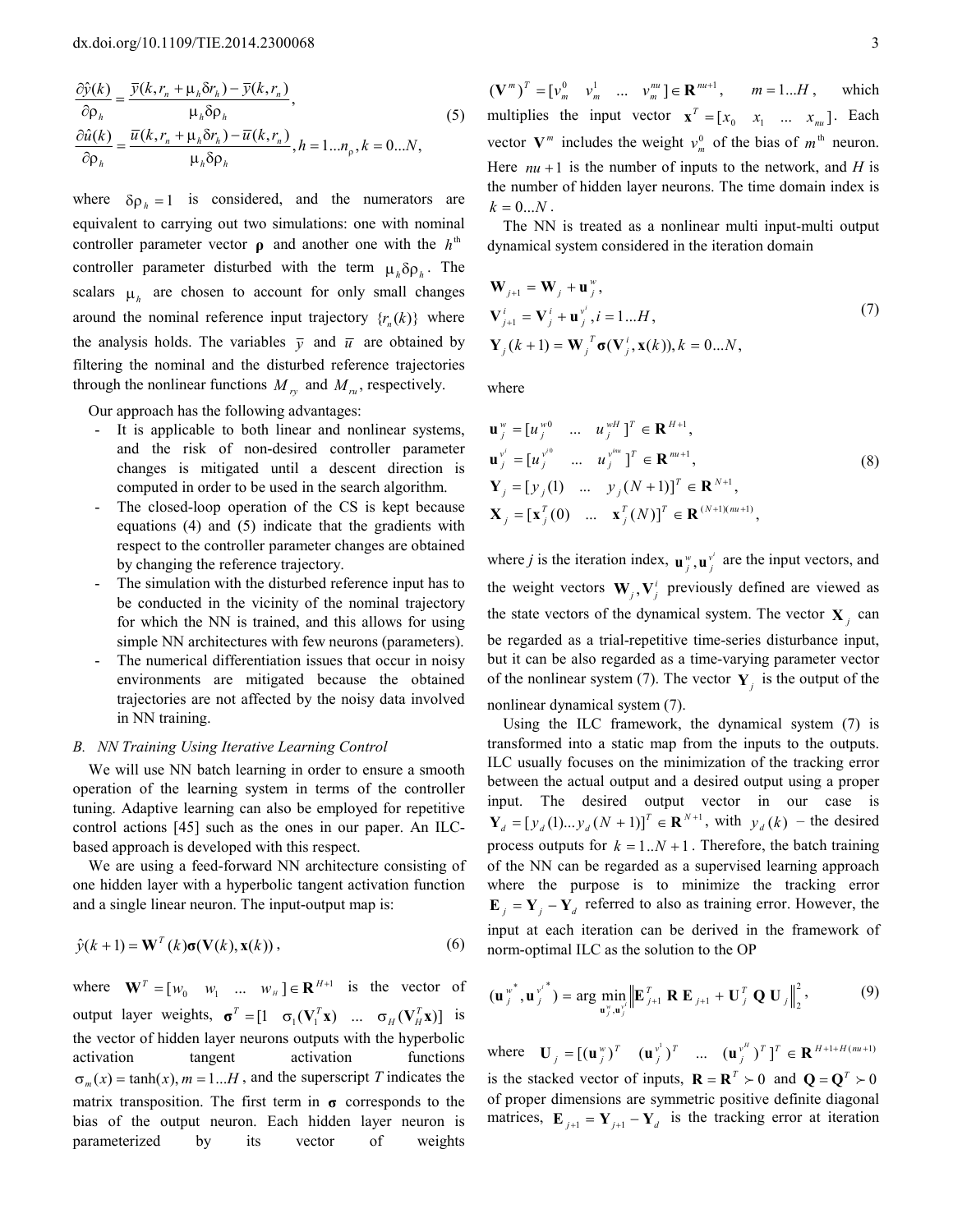$j+1$ , and  $\|\bullet\|$  is the Euclidean norm of the vector  $\bullet$ . The penalty on  $U_j$  in (9) is used to prevent over-fitting.

The typical approach of nonlinear least squares is applied in order to obtain the analytical solution to the OP (9). The linearization of  $y_{j+1} (k+1) = \mathbf{W}_{j+1}^T \sigma(\mathbf{V}_{j+1}^i, \mathbf{x}(k)), k = 0...N$ , is carried out around  $W_j$ ,  $V_j^i$  for small variations of  $\mathbf{u}_j^w$ ,  $\mathbf{u}_j^v$ by considering the output as a nonlinear function of the weight vectors  $y_{j+1} (k+1) = f(\mathbf{W}_{j+1}, \mathbf{V}_{j+1}^i, \mathbf{x}(k)), k = 0...N$ , and the input vector  $\mathbf{x}(k)$  as a parameter vector. The Taylor series expansion yields

$$
y_{j+1}(k+1) = \mathbf{W}_{j}^{T} \sigma(\mathbf{V}_{j}^{i}, \mathbf{x}(k)) +
$$
  
\n[1  $\tanh(\mathbf{V}_{j}^{1T} \mathbf{x}(k)) \dots \tanh(\mathbf{V}_{j}^{H^{T}} \mathbf{x}(k))]\mathbf{u}_{j}^{w}$   
\n+  $w_{j}^{1} \frac{4}{(e^{\mathbf{V}_{j}^{1T} \mathbf{x}(k)} + e^{-\mathbf{V}_{j}^{1T} \mathbf{x}(k)})^{2}} \mathbf{x}^{T}(k) \mathbf{u}_{j}^{v^{1}} + ...$   
\n+  $w_{j}^{H} \frac{4}{(e^{\mathbf{V}_{j}^{H^{T} \mathbf{x}(k)} + e^{-\mathbf{V}_{j}^{H^{T} \mathbf{x}(k)}})^{2}} \mathbf{x}^{T}(k) \mathbf{u}_{j}^{v^{H}} + h.o.t.$  (10)

Since  $y_j(k+1) = \mathbf{W}_j^T \sigma(\mathbf{V}_j^i, \mathbf{x}(k))$ , introducing the notations  $g_i(k) = 4/(e^{V_i^T x(k)} + e^{-V_i^T x(k)})^2$ *i*  $g_i(k) = 4/(e^{\mathbf{V}_j^i \mathbf{x}(k)} + e^{-\mathbf{V}_j^i \mathbf{x}(k)})^2$  and  $\int_{i}^{H^T}$ **x**(k))]<sup>T</sup> *T*  $\sigma_j(k) = \begin{bmatrix} 1 & \tanh(\mathbf{V}_j^{1'}\mathbf{x}(k)) & \dots & \tanh(\mathbf{V}_j^{H'}\mathbf{x}(k)) \end{bmatrix}^T$ , and neglecting the higher order terms in (10), the result is

$$
y_{j+1}(k+1) = y_j(k+1) + \sigma_j^T(\mathbf{x}(k))\mathbf{u}_j^w
$$
  
+  $w_j^1 g_1(k) \mathbf{x}^T(k) \mathbf{u}_j^{v^1} + ... + w_j^H g_H(k) \mathbf{x}^T(k) \mathbf{u}_j^{v^H}$ . (11)

Then, by stacking the  $N + 1$  outputs over the time argument *k* we obtain

$$
\mathbf{Y}_{j+1} = \mathbf{Y}_{j} + \mathbf{\Psi}_{j} \mathbf{U}_{j}, \mathbf{\Psi}_{j} \in \mathbf{R}^{(N+1)\times(H+1+H(m+1))},
$$
\n
$$
\mathbf{\Psi}_{j} = \begin{bmatrix}\n\mathbf{\sigma}_{j}^{T}(\mathbf{x}(0)) & w_{j}^{1}g_{1}(0)\mathbf{x}^{T}(0) & \dots & w_{j}^{H}g_{H}(0)\mathbf{x}^{T}(0) \\
\mathbf{\sigma}_{j}^{T}(\mathbf{x}(1)) & w_{j}^{1}g_{1}(1)\mathbf{x}^{T}(1) & \dots & w_{j}^{H}g_{H}(1)\mathbf{x}^{T}(1) \\
\vdots & \vdots & \vdots & \vdots \\
\mathbf{\sigma}_{j}^{T}(\mathbf{x}(N)) & w_{j}^{1}g_{1}(N)\mathbf{x}^{T}(N) & \dots & w_{j}^{H}g_{H}(N)\mathbf{x}^{T}(N)\n\end{bmatrix} (12)
$$

Since  $\mathbf{E}_{j+1} = \mathbf{Y}_{j+1} - \mathbf{Y}_d = \mathbf{Y}_j + \mathbf{\Psi}_j \mathbf{U}_j - \mathbf{Y}_d = \mathbf{E}_j + \mathbf{\Psi}_j \mathbf{U}_j$ the OP (9) can be rewritten as

$$
\mathbf{U}_{j}^{*} = \arg \min_{\mathbf{U}_{j}} \left\| \mathbf{U}_{j}^{T} \mathbf{X} \mathbf{U}_{j} + 2 \mathbf{Z} \mathbf{U}_{j} + \mathbf{E}_{j}^{T} \mathbf{R} \mathbf{E}_{j} \right\|_{2}^{2},
$$
\n
$$
\mathbf{X} = \mathbf{\Psi}_{j}^{T} \mathbf{R} \mathbf{\Psi}_{j} + \mathbf{Q}, \mathbf{Z} = \mathbf{E}_{j}^{T} \mathbf{R} \mathbf{\Psi}_{j}.
$$
\n(13)

Using the matrix derivation rules with respect to vectors and noting that **X** is symmetric as **R** and **Q** are symmetric, it follows that the analytic solution to the quadratic OP (13) is

$$
U_j^* = -(X^T)^{-1}Z^T = -(\Psi_j^T R \Psi_j + Q)^{-1} \Psi_j^T R E_j = -K_j E_j.(14)
$$

The matrix  $\mathbf{K}_j$  can be obtained easily as the matrices  $\Psi_j$ ,  $\mathbf{E}_j$  can be computed at the current iteration. The optimal vector  $\mathbf{U}_{j}^{*}$  contains the increments of the NN weights. Using the partitioning  $\mathbf{K}_j = [\mathbf{K}_j^{w^T} \quad \mathbf{K}_j^{v^T}]^T$  ...  $\mathbf{K}_j^{v^H}$  $T_{j} = \begin{bmatrix} \mathbf{K}^{w^{T}}_{j} & \mathbf{K}^{v^{T}}_{j} \end{bmatrix}^{T}$  $\mathbf{K}_i = [\mathbf{K}_i^{\mathbf{w}^T} \quad \mathbf{K}_i^{\mathbf{v}^T}]$  ...  $\mathbf{K}_i^{\mathbf{w}^H}$  of  $\mathbf{K}_i^{\mathbf{w}^H}$ dimensions  $\mathbf{K}^w_j \in \mathbf{R}^{(H+1)\times(N+1)}, \mathbf{K}^{v'}_j \in \mathbf{R}^{(nu+1)\times(N+1)}$  $\mathbf{K}^w_i \in \mathbf{R}^{(H+1)\times(N+1)}, \mathbf{K}^{v^i} \in \mathbf{R}^{(mu+1)\times(N+1)},$  the first two equations in (7) using the optimal inputs solving (9), are transformed into

$$
\mathbf{W}_{j+1} = \mathbf{W}_j - \mathbf{K}_j^{\nu} \mathbf{E}_j, \n\mathbf{V}_{j+1}^i = \mathbf{V}_j^i - \mathbf{K}_j^{\nu^i} \mathbf{E}_j.
$$
\n(15)

The update laws (15) are of ILC type [46], depending on the error at the current iteration. Thus, solving (9) at each iteration the NN training has been expressed as an ILC learning scheme. The norm-optimal ILC formulation is more general since the CF also incorporates the penalty on the weights, and it allows for a degree of freedom in the learning.

## IV. CONSTRAINED OPTIMIZATION ALGORITHM USING PENALTY FUNCTIONS

The OP that ensures the reference trajectory tracking with control signal constraints and with control signal rate constraints is defined as

$$
\mathbf{p}^* = \arg \min_{\mathbf{p} \in D_S} J(\mathbf{p}), \ J(\mathbf{p}) = \frac{0.5}{N} \sum_{k=1}^{N} [r(k) - y(k, \mathbf{p})]^2,
$$
  
subject to  $u_{\min}(k) \le u(k, \mathbf{p}) \le u_{\max}(k), k = 1...N,$   
 $\Delta u_{\min}(k) \le \Delta u(k, \mathbf{p}) \le \Delta u_{\max}(k), k = 1...N,$  (16)

and it aims the minimization of the expected mean squared control error  $e(k, \mathbf{p}) = r(k) - y(k, \mathbf{p})$ .

This type of problems can conveniently be solved in the deterministic case using the interior point barrier algorithm. As shown in [47], the constrained OP is transformed into an unconstrained OP using penalty functions. We propose the following augmented CF which accounts for inequality constraints on the control signal saturation and on the control signal rate: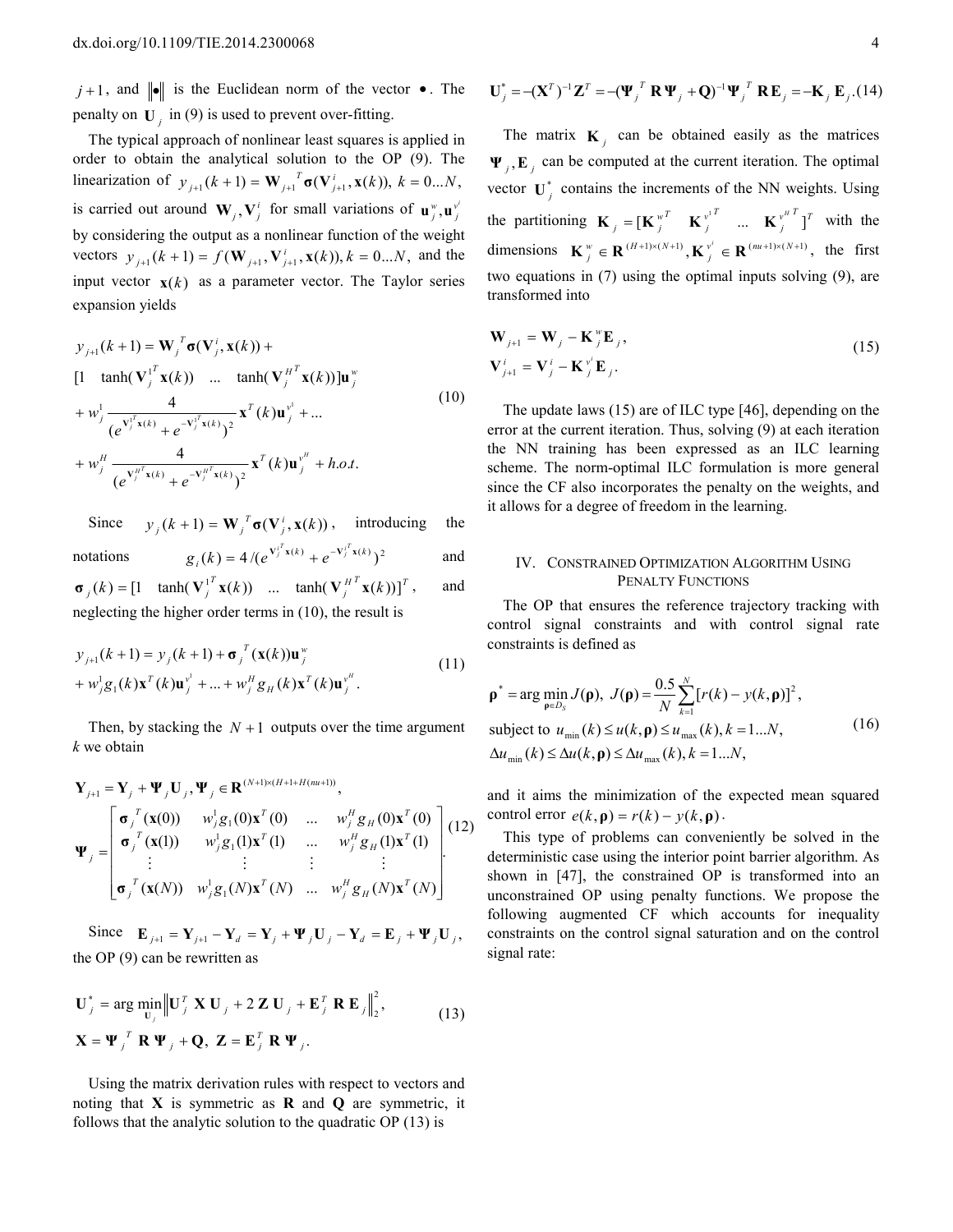$$
\widetilde{J}_{p_j}(\mathbf{p}) = J(\mathbf{p}) + p_j \phi(\mathbf{p}),
$$
\n
$$
\phi(\mathbf{p}) = 0.5 \sum_{m=1}^{c} \{ [\max \{0, -q_m(\mathbf{p})\}]^2 \},
$$
\n
$$
\mathbf{q}(\mathbf{p}) = [u_{\max}(1) - u(1, \mathbf{p}) \quad \dots \quad u_{\max}(N) - u(N, \mathbf{p})
$$
\n
$$
u(1, \mathbf{p}) - u_{\min}(1) \quad \dots \quad u(N, \mathbf{p}) - u_{\min}(N)
$$
\n
$$
\Delta u_{\max}(1) - \Delta u(1, \mathbf{p}) \quad \dots \quad \Delta u_{\max}(N) - \Delta u(N, \mathbf{p})
$$
\n
$$
\Delta u(1, \mathbf{p}) - \Delta u_{\min}(1) \quad \dots \quad \Delta u(N, \mathbf{p}) - \Delta u_{\min}(N) ]^T \in \mathbf{R}^{4N},
$$
\n(11)

where the positive and strictly increasing sequence of penalty parameters  $\{p_j\}_{j\geq 0}$ ,  $p_j \to \infty$ , guarantees that the minimum of the sequence of augmented CFs  $\{\widetilde{J}_{p_j}(\mathbf{p})\}_{j\geq 0}$  will converge to the solution to the constrained OP (16),  $m$ ,  $m = 1...c$ , is the constraint index,  $q_m(\mathbf{p}) > 0$  is the  $m^{\text{th}}$  constraint. The OP (17) is solved using a stochastic approximation algorithm which makes use of the experimentally obtained gradient of  $\widetilde{J}_{p_i}(\mathbf{p})$ .

The quadratic penalty function  $\phi(\rho)$  in (17) uses the maximum function which in this case is non-differentiable only at zero. Given that  $\phi(\rho)$  is Lipschitz and non-differentiable at a set of points of zero Lebesgue measure, the algorithm visits the zero-measure set with probability zero when a normal distribution for the noise is assumed [47]. Therefore, using

$$
\frac{\partial [\max\{0, -q_m(\mathbf{p})\}]^2}{\partial \rho_h} = -2 \max\{0, -q_m(\mathbf{p})\} \frac{\partial q_m(\mathbf{p})}{\partial \rho_h},
$$
(18)

the expression of the gradient of the CF  $\widetilde{J}_{p_j}(\mathbf{\rho})$  given in (17) at the current iteration *j* with respect to the parameter  $\rho_h$  is

$$
\frac{\partial \widetilde{J}_{p_j}(\mathbf{\rho})}{\partial \rho_h} = \frac{\partial J(\mathbf{\rho})}{\partial \rho_h} - p_j \sum_{m=1}^c \{ \max\{0, -q_m(\mathbf{\rho})\} \frac{\partial q_m(\mathbf{\rho})}{\partial \rho_h} \} .
$$
 (19)

The first term in (19) corresponding to the gradient of the original CF requires the knowledge of the gradient  $\partial y(k)/\partial \rho$ , and the second term in (19) requires the gradients of  $u(k)$  and  $\Delta u(k)$  with respect to  $\rho$ . All these variables can be estimated using the NN-based mechanism given in (5). The derivative of the control signal rate with respect to the parameter vector **ρ** is estimated using the finite differences approximation approach for the sampling period δ*t*

$$
\frac{\partial \Delta \hat{u}(k)}{\partial \rho_h} = \frac{1}{\delta t} \left[ \frac{\partial \hat{u}(k)}{\partial \rho_h} - \frac{\partial \hat{u}(k-1)}{\partial \rho_h} \right], h = 1...n_p, k = 1...N. \tag{20}
$$

The proposed IDDA algorithm consists of the following steps:

*Step S1*. Start with the initial  $\rho$  referred to as  $\rho_0$ . Choose the upper and lower bounds for the control signal, the upper and lower bounds for the control input rate and the nominal

reference input signal. Choose the tolerance  $tol<sub>N</sub>$  for stopping the stochastic search algorithm. Set the iteration number for **ρ** and  $\{p_j\}_{j\geq 0}$  to  $j = 0$ . Choose the sequence  $\{p_j\}_{j\geq 0}$  and  $\gamma_0$ .

*Step S2.* Conduct the normal experiment with the current **ρ** *<sup>j</sup>* for the nominal reference input. Evaluate the objective function  $\widetilde{J}(\mathbf{p}_j)$ . Train the models  $M_{r_y}^j$  and  $M_{r_u}^j$  at the current iteration using proposed ILC approach.

*Step S3.* Calculate the disturbed reference trajectories  ${\delta r_h(k)}$  to be used in (5) and use  $M_{ry}^j$  and  $M_{ru}^j$  to estimate  $\partial \hat{y}(k)/\partial \rho$ ,  $\partial \hat{u}(k)/\partial \rho$  and  $\partial \Delta \hat{u}(k)/\partial \rho$  using (5) and (20). Evaluate the gradient of the CF using (19).

*Step S4.* Calculate the next controller parameter vector **ρ**<sub>*i*+1</sub>

$$
\mathbf{p}_{j+1} = \mathbf{p}_j - \gamma_j \, \text{est} \{ \frac{\partial \widetilde{J}}{\partial \mathbf{p}} \bigg|_{\mathbf{p} = \mathbf{p}_j} \} \, . \tag{21}
$$

*Step S5.* If the gradient search has converged in terms of the maximum allowed decrease of the CF,  $\widetilde{J}(\mathbf{p}_j) - \widetilde{J}(\mathbf{p}_{j-1}) < tol_N$ , stop the algorithm. Otherwise set  $j = j + 1$  and jump to S2.

### V. EXPERIMENTAL CASE STUDY

The case study deals with the angular positioning of the vertical motion of a twin-rotor aero-dynamical system experimental setup [48]. A rigid beam supports at one end a horizontal rotor which produces vertical motion and at the other end a vertical rotor causing horizontal motion. The horizontal position is considered fixed in this case study. The nonlinear equations that describe the vertical motion are [49]

$$
J_{\nu}\dot{\Omega}_{\nu} = l_{m}F_{\nu}(\omega_{\nu}) - \Omega_{\nu}k_{\nu} + g[(A-B)\cos\alpha_{\nu} - C\sin\alpha_{\nu}],
$$
  
\n
$$
\dot{\alpha}_{\nu} = \Omega_{\nu},
$$
  
\n
$$
I_{\nu}\dot{\omega}_{\nu} = M(U_{\nu}) - M_{\nu}(\omega_{\nu}),
$$
\n(22)

where  $U_{\nu}(0) = u$  is the control signal represented by the PWM duty-cycle corresponding to the input voltage range of the DC motor,  $-24 \text{ V} \le u \le 24 \text{ V}$ ,  $\omega_v \text{ (rad / s)}$  is the angular speed of the rotor,  $\alpha_v$  (*rad*) = y is the process output corresponding to the pitch angle of the beam which supports the main and the tail rotor,  $\Omega_{\nu}$  (*rad* /*s*) is the angular velocity of the beam. The expressions of the other parameters and variables related to (22) are given in [49], and the parameter values are [48], [50]

$$
J_v = 0.02421 \text{ kg } m^2, I_v = 4.5 \cdot 10^{-5} \text{ kg } m^2,
$$
  
\n
$$
k_v = 0.0127 \text{ kg } m^2 / s, B - A = 0.05 \text{ rad } \text{kg } m,
$$
  
\n
$$
l_m = 0.2 \text{ m}, C = 0.0936 \text{ rad } \text{kg } m.
$$
\n(23)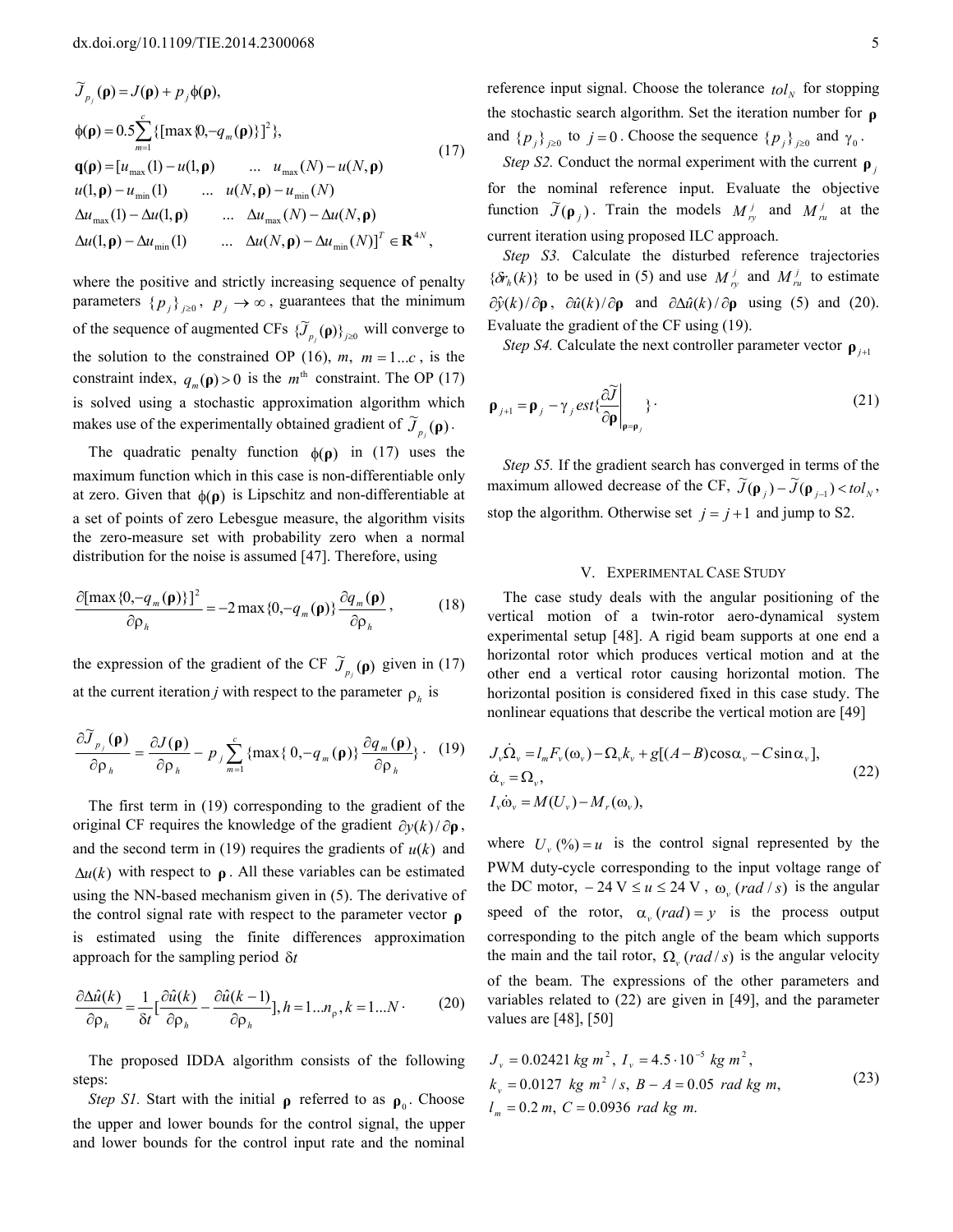The nonlinear model (22) is not used in the tuning process except for obtaining an initial controller which can also be obtained by model-free approaches using the Ziegler-Nichols's tuning method or Virtual Reference Feedback Tuning [2].

Next we use a linear PID controller with the transfer function  $H(q^{-1}) = (\rho_1 + \rho_2 q^{-1} + \rho_3 q^{-2})/(1 - q^{-1})$  and with the parameter vector  $\rho = [\rho_1 \quad \rho_2 \quad \rho_3]^T$  for this SISO CS. The initial **ρ** is  $\rho_0 = [0.01185 \quad 0.00080 \quad -0.00025]^T$ . The controller is tuned to solve the OP (2) with  $\lambda = 0$  and with the two sets of constraints,  $-0.1 \le u(k) \le 0.22$  and  $-0.04 \le \Delta u(k) \le 0.04$ . The sampling period is set to 0.1 s and the experiment length is 90 s, i.e.,  $N = 900$ ; therefore, 4⋅900 = 3600 inequality constraints are generated for the control signal and for the control signal rate. The desired trajectory specified as a reference input to the CS is a step of amplitude 0.2 rad (approximately 11.45°) for 45 s and next zero for the remaining 45 s.

The NN architecture used for the gradient estimation consists of one hidden layer with six neurons and one output layer with one neuron. A hyperbolic tangent function is employed as the hidden layer activation function, and a linear function is employed as the output neuron activation function. This NARX architecture uses the last two outputs and the last two inputs in order to obtain the output prediction. The same simple architecture is used for both  $M_{r_y}$  and  $M_{r_u}$ . The inputs of the two NNs are  $\mathbf{x}_{ry}^T(k) = [1 \ y(k) \ y(k-1) \ r(k) \ r(k-1)]$ for  $M_{r_y}$  and  $\mathbf{x}_{ru}^T(k) = [1 \quad u(k) \quad u(k-1) \quad r(k) \quad r(k-1)]$  for  $M_{ru}$ . The outputs of the NNs are process output  $y(k)$  and the control signal  $u(k)$  from (4).

The training of the two NARX architectures is carried out in the ILC framework using the guidelines from Section III.B. Each neuron in the hidden layer has five parameters, i.e., four weights and one bias. The output layer has seven weights including the bias. We trained the weight vectors  $\mathbf{W} \in \mathbb{R}^{7 \times 1}$ and  $V_i \in \mathbb{R}^{5 \times 1}$ ,  $i = 1...6$ . The initial values of the hidden neurons parameters are chosen from a normal distribution centered at zero with variance 1. Because of the special structure of the NN which is linear in the output weights vector **W**, a least squares initialization of **W** was performed.

The NN-based identification is carried out on the nominal trajectories of the closed-loop CS for the initial controller parameters  $\rho_0$ . Only the results concerning the identified map  $M_{r_y}$  are given here. For an experiment of 90 s, 898 samples are used for training. For the norm-optimal ILC problem, the weighting matrices were chosen as  $\mathbf{R} = \mathbf{I}_{\text{SOS}}$  and  $Q = 0.0005 \cdot I_{37}$ , where  $I_{\zeta}$  is the general notation for the  $\zeta^{\text{th}}$ order identity matrix. The training error throughout the iterations of our algorithm together with the initial error and final error after ILC-based scheme are shown in Fig. 1. Fig. 1 illustrates the identification of  $M_{r_y}$  for the first IFT iteration with the initial controller in the loop.



Fig. 1. Network training error for  $M_{r_y}$  at the first iteration of the algorithm.

The initial training error norm results after the least squares initialization of the output weights vector **W**. The results with the training of the neural network using the ILC framework show a decrease of the training error of about three orders of magnitude in four iterations. Thus the learning in the ILC framework is feasible for the current NN architecture.

The IDDA is run for 20 iterations. The step size sequence in (3) is chosen as  $\gamma_j = \gamma_0 / j^{0.65}$ ,  $\gamma_0 = 0.003$ , and the sequence  $\{p_j\}_{j\geq0}$  as  $p_j = 0.007 \cdot j^{0.7}$ . The matrix  $\mathbf{R}_j$  is set as the identity matrix. The final values of the controller parameters after optimization are  $\rho_{20} = [0.01480 \quad 0.00360 \quad 0.00250]^T$ .

The evolution of the CF throughout the iterations is presented in Fig. 2 along with the evolutions of the penalty function and of the controller parameters. The evolutions of the pitch position, control signal and control signal rate over 20 iterations of our IDDA are given in Fig. 3.

Fig. 3 illustrates that the penalty function tends to get large and is weighted more in the CF due to the sequence  $\{p_j\}_{j\geq 0}$ . However, the gradient of the CF accounts for the constraint violation and drives the controller parameters towards the minimization of the CF. In the long run, the penalty function is weighted more and the search continues until both the control error is minimized and the constraints are fulfilled.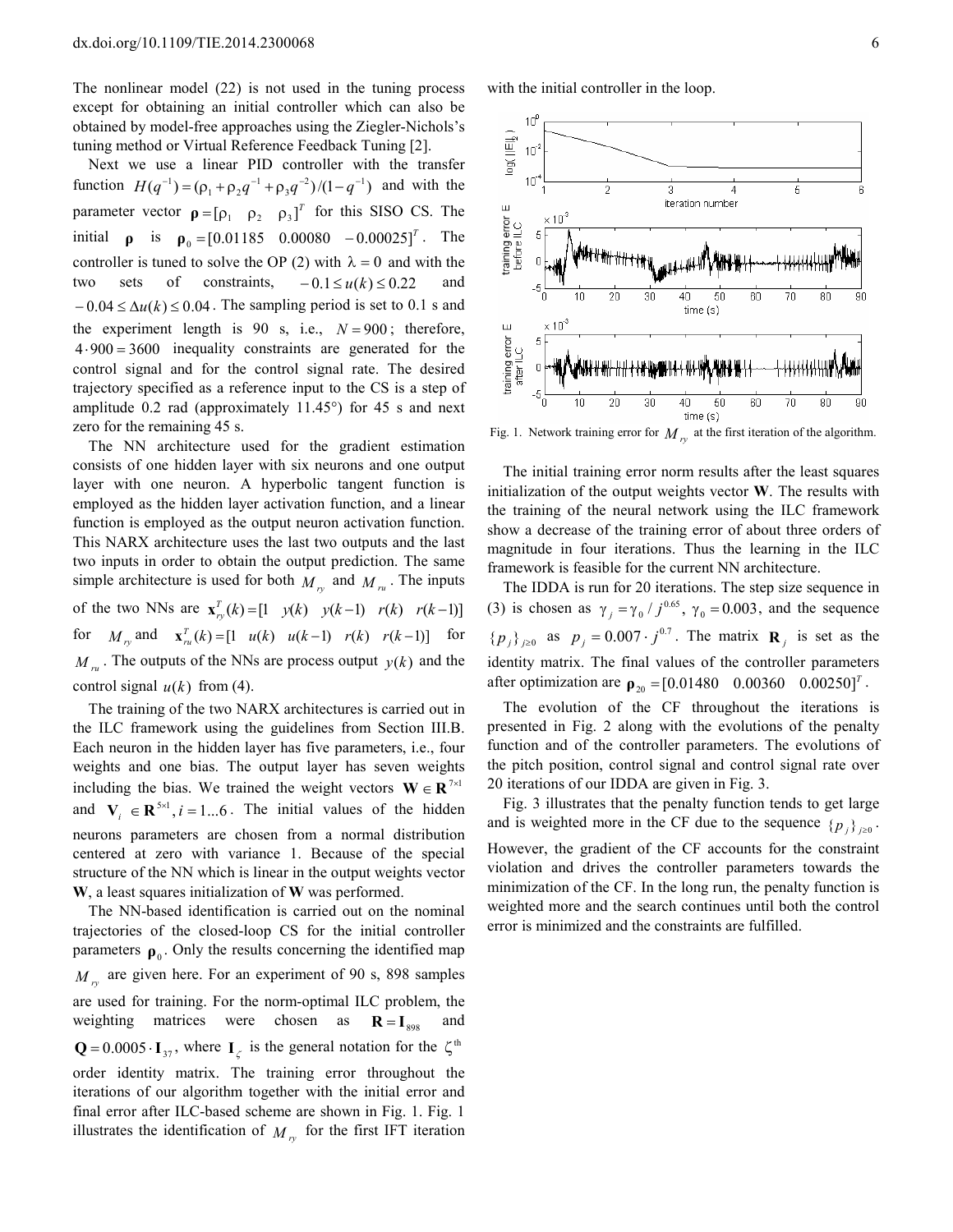

Fig. 3 clearly shows the improvement of the CS behavior after only 20 iterations that correspond to 20 experiments. The improvements are visible even at the second iteration. At the final iteration, the control signal violates the lower bound constraint only mildly. The control signal rate increases from one iteration to another until it reaches the upper and lower

bounds constraints and violates them only mildly. The behavior has to be correlated with the strong nonlinearity of the process and with the slightly chaotic behavior shown in the experiments which is due to the static frictions in the axis of the moving mechanical parts. In the up-lifting motion the aerodynamic thrust has to compensate for the gravitation effect whereas for the down-lifting motion the gravity helps. Other discussions can be formulated for different nonlinear processes [52–58].

#### VI. CONCLUSION

The proposed IDDA for controller tuning has the following advantages: (i) other integral-type constraints can be added to the OP without additional experiments and without an increase in complexity, (ii) nonlinear controllers can easily be incorporated in this framework enhancing thus its generality. (iii) the model needs to be valid only around the nominal trajectory where the gradients are generated, and not within a wide operating range, *(iv)* it conveniently deals with numerical differentiation issues in noisy environments.



Fig. 3. Controlled output, control signal and control signal rate throughout 20 iterations of IDDA. The constraints are illustrated with dotted lines.

Experiments have demonstrated the validity of the proposed NN-based estimation of CF gradients. The batch training in an ILC framework was also demonstrated. Other NN architectures, such as the resource-allocating networks including radial basis activation functions, with or without dynamic hidden unit allocation, can also be used [51]. The optimization approach using quadratic penalty functions ensures the operation in a stochastic environment. Additive noise applied to the reference input can be used in order to provide sufficient excitation for the NN-based identification.

Future research will focus on the development of

appropriate tools for stability analysis. The stability can be indirectly dealt with by ensuring that the steps of the search algorithm are small enough and always conducted in the negative direction of the gradient and also including a penalty on the control energy in the original cost function. Using the numerical optimization approach, the convergence to the global optimum will further be addressed. A comparison of the proposed algorithm's performance relative to other known numerical solvers for nonlinear constrained optimization also needs to be carried out in the future.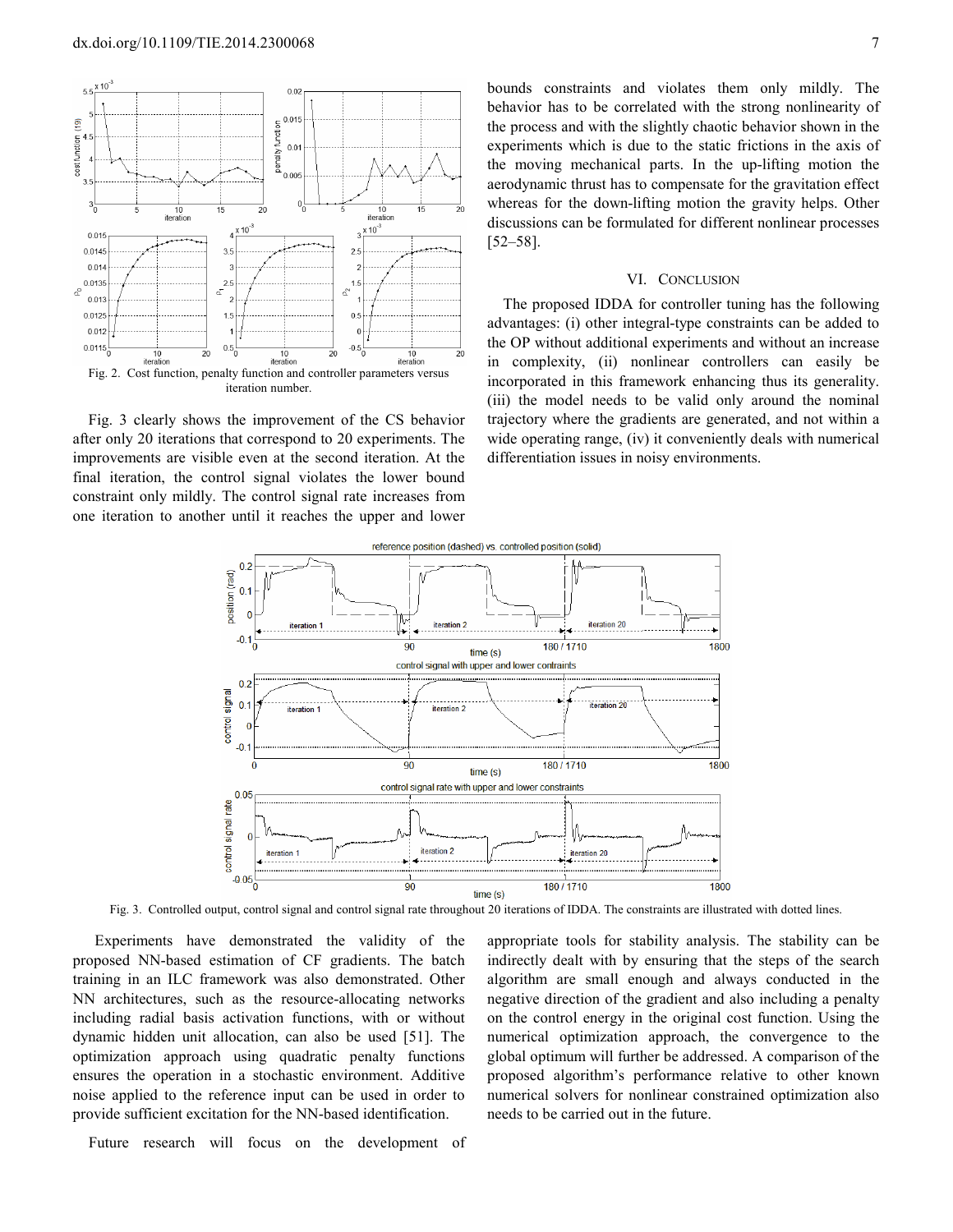#### **REFERENCES**

- [1] H. Hjalmarsson, M. Gevers, S. Gunnarsson, and O. Lequin, "Iterative feedback tuning: theory and applications," *IEEE Control Syst. Mag*., vol. 18, pp. 26–41, Aug. 1998.
- [2] M. C. Campi, A. Lecchini, and S. M. Savaresi, "Virtual reference feedback tuning: a direct method for the design of feedback controllers," *Automatica*, vol. 38, pp. 1337–1346, Aug. 2002.
- [3] D. Wang, "Robust data-driven modeling approach for real-time final product quality prediction in batch process operation," *IEEE Trans. Ind. Informat.*, vol. 7, pp. 371–377, May 2011.
- [4] M.-B. Rădac, R.-E. Precup, E. M. Petriu, and S. Preitl, "Application of IFT and SPSA to servo system control," *IEEE Trans. Neural Netw.*, vol. 22, pp. 2363–2375, Dec. 2011.
- [5] S. Yin, S. X. Ding, A. Haghani, H. Hao, and P. Zhang, "A comparison study of basic data-driven fault diagnosis and process monitoring methods on the benchmark Tennessee Eastman process," *J. Process Control*, vol. 22, pp. 1567–1581, Oct. 2012.
- [6] Z.-S. Hou and Z. Wang, "From model-based control to data-driven control: Survey, classification and perspective," *Inf. Sci.*, vol. 235, pp. 3–35, Jun. 2013.
- [7] S. Yin, S. X. Ding, A. Haghani, and H. Hao, "Data-driven monitoring for stochastic systems and its application on batch process," *Int. J. Syst. Science*, vol. 44, pp. 1366–1376, Jul. 2013.
- H. Saxen, C. Gao, and Z. Gao, "Data-driven time discrete models for dynamic prediction of the hot metal silicon content in the blast furnace a review," *IEEE Trans. Ind. Informat.*, vol. 9, pp. 2213–2225, Nov. 2013.
- [9] S. Formentin and A. Karimi, "A data-driven approach to mixedsensitivity control with application to an active suspension system," *IEEE Trans. Ind. Informat.*, vol. 9, pp. 2293–2300, Nov. 2013.
- [10] R. Chi, Z. Hou, S. Jin, D. Wang, and J. Hao, "A data-driven iterative feedback tuning approach of ALINEA for freeway traffic ramp metering with PARAMICS simulations," *IEEE Trans. Ind. Informat.*, vol. 9, pp. 2310–2317, Nov. 2013.
- [11] M.-B. Rădac, R.-E. Precup, E. M. Petriu, S. Preitl, and C.-A. Dragos, "Data-driven reference trajectory tracking algorithm and experimental validation," *IEEE Trans. Ind. Informat.*, vol. 9, pp. 2327–2336, Nov. 2013.
- [12] S. Yin, H. Luo, and S. Ding, "Real-time implementation of fault-tolerant control systems with performance optimization," *IEEE Trans. Ind. Electron.*, vol. 61, pp. 2402–2411, May 2014.
- [13] Z. Petres, P. Baranyi, P. Korondi, and H. Hashimoto, "Trajectory tracking by TP model transformation: Case study of a benchmark problem," *IEEE Trans. Ind. Electron.*, vol. 54, pp. 1654–1663, Jun. 2007.
- [14] J. Vaščák, "Approaches in adaptation of fuzzy cognitive maps for navigation purposes," in *Proc. 8th International Symposium on Applied Machine Intelligence and Informatics (SAMI 2008)*, Herľany, Slovakia, 2008, pp. 31–36.
- [15] J. Vaščák, "Adaptation of fuzzy cognitive maps by migration algorithms," *Kybernetes*, vol. 41, pp. 429-443, Mar. 2012.
- [16] O. Linda and M. Manic, "Monotone centroid flow algorithm for type reduction of general type-2 fuzzy sets," *IEEE Trans. Fuzzy Syst.*, vol. 20, pp. 805–819, Oct. 2012.
- [17] R.-J. Lian, "Enhanced adaptive self-organizing fuzzy sliding-mode controller for active suspension systems," *IEEE Trans. Ind. Electron.*, vol. 59, 958–968, Aug. 2012.
- [18] R.-E. Precup, R.-C. David, E. M. Petriu, S. Preitl, and M.-B. Rădac, "Fuzzy control systems with reduced parametric sensitivity based on simulated annealing," *IEEE Trans. Ind. Electron.*, vol. 59, pp. 3049– 3061, Aug. 2012.
- [19] E. Kayacan, O. Cigdem, and O. Kaynak, "Sliding mode control approach for online learning as applied to type-2 fuzzy neural networks and its experimental evaluation," *IEEE Trans. Ind. Electron.*, vol. 59, pp. 3510–3520, Sep. 2012.
- [20] Z. C. Johanyák and O. Papp, "A hybrid algorithm for parameter tuning in fuzzy model identification," *Acta Polyt. Hung.*, vol. 9, pp. 153–165, Dec. 2012.
- [21] D. Flieller, N. K. Nguyen, P. Wira, G. Sturtzer, D. Abdeslam, and J. Merckle, "A self-learning solution for torque ripple reduction for nonsinusoidal permanent magnet motor drives based on artificial neural networks," *IEEE Trans. Ind. Electron.*, vol. 61, pp. 655–666, Feb. 2014.
- [22] S. Mohagheghi, Y. del Valle, G. K. Venayagamoorthy, and R. G. Harley, "A proportional-integrator type adaptive critic design-based neurocontroller for a static compensator in a multimachine power system," *IEEE Trans. Ind. Electron.*, vol. 54, pp. 86–96, Feb. 2007.
- [23] C.-F. Juang and C.-H. Hsu, "Reinforcement ant optimized fuzzy controller for mobile-robot wall-following control," IEEE Trans. Ind. *Electron.*, vol. 56, pp. 3931–3940, Oct. 2009.
- [24] A. Heydari and S. N. Balakrishnan, "Finite-horizon control-constrained nonlinear optimal control using single network adaptive critics," *IEEE Trans. Neural Netw. Learning Syst.*, vol. 24, pp. 145–157, Jan. 2013.
- [25] H. Xu and S. Jagannathan, "Stochastic optimal controller design for uncertain nonlinear networked control system via neuro dynamic programming," *IEEE Trans. Neural Netw. Learning Syst.*, vol. 24, pp. 471–484, Mar. 2013.
- [26] D. Liu and Q. Wei, "Finite-approximation-error-based optimal control approach for discrete-time nonlinear systems," *IEEE Trans. Cybern.*, vol. 43, pp. 779–789, Apr. 2013.
- [27] S. Oblak, I. Škrjanc, and S. Blažič, "Fault detection for nonlinear systems with uncertain parameters based on the interval fuzzy model," *Eng. Appl. Artif. Intell.*, vol. 20, pp. 503–510, Jun. 2007.
- [28] Z. C. Johanyák and O. Papp, "Benchmark based comparison of two fuzzy rule base optimization methods," in *Applied Computational Intelligence in Engineering and Information Technology*, R-E. Precup, S. Kovács, S. Preitl, and E. M. Petriu, Eds. Berlin, Heidelberg: Springer-Verlag, Topics in Intelligent Engineering and Informatics, vol. 1, 2012, pp. 83–94.
- [29] W. Sun, Z. Zhao, and H. Gao, "Saturated adaptive robust control for active suspension systems," *IEEE Trans. Ind. Electron.*, vol. 60, pp. 3889–3896, Sep. 2013.
- [30] P. Baranyi, Y. Yam, and P. Varlaki, *TP Model Transformation in Polytopic Model-Based Control*. Boca Raton, FL: Taylor & Francis, 2013.
- [31] J. Sjöberg, P.-O. Gutman, M. Agarwal, and M. Bax, "Nonlinear controller tuning based on a sequence of identifications of linearized timevarying models," *Control Eng. Pract*., vol. 17, pp. 311–321, Feb. 2009.
- [32] M.-B. Rădac, R.-E. Precup, E. M. Petriu, B.-S. Cerveneak, C.-A. Dragoş, and S. Preitl, "Stable iterative correlation-based tuning algorithm for servo systems," in *Proc. 38th Annual Conference of IEEE Industrial Electronics Society (IECON 2012)*, Montreal, QC, Canada, 2012, pp. 2500–2505.
- [33] T. Orlowska-Kowalska and K. Szabat, "Damping of torsional vibrations in two-mass system using adaptive sliding neuro-fuzzy approach," *IEEE Trans. Ind. Informat.*, vol. 4, pp. 47–57, Feb. 2008.
- [34] W. Sun, H. Gao, and O. Kaynak, "Finite frequency H∞ control for vehicle active suspension systems," *IEEE Trans. Contr. Syst. Technol.*, vol. 19, pp. 416–422, Mar. 2011.
- [35] X. Yang, X. Cao, and H. Gao, "Sampled-data control for relative position holding of spacecraft rendezvous with thrust nonlinearity," *IEEE Trans. Ind. Electron.*, vol. 59, pp. 1146–1153, Feb. 2012.
- [36] M. Bošnak, D. Matko, and S. Blažič, "Quadrocopter control using an on-board video system with off-board processing," *Robot. Auton. Syst*., vol. 60, pp. 657–667, Apr. 2012.
- [37] C. Buccella, C. Cecati, and H. Latafat, "Digital control of power converters - A survey," *IEEE Trans. Ind. Informat.*, vol. 8, pp. 437–447, Aug. 2012.
- [38] R. C. Luo and C. C. Lai, "Enriched indoor map construction based on multisensor fusion approach for intelligent service robot," *IEEE Trans. Ind. Electron.*, vol. 59, pp. 3135–3145, Aug. 2012.
- [39] K. Szabat and T. Orlowska-Kowalska, "Application of the Kalman filters to the high-performance drive system with elastic coupling," *IEEE Trans. Ind. Electron.*, vol. 59, pp. 4226–4235, Nov. 2012.
- [40] L. Zhang, H. Gao, and O. Kaynak, "Network-induced constraints in networked control systems - A survey," *IEEE Trans. Ind. Informat.*, vol. 9, pp. 403–416, Feb. 2013.
- [41] S. X. Ding, P. Zhang, S. Yin, and E. L. Ding, "An integrated design framework of fault-tolerant wireless networked control systems for industrial automatic control applications," *IEEE Trans. Ind. Informat.*, vol. 9, pp. 462–471, Feb. 2013.
- [42] S. John and J. O. Pedro, "Neural network-based adaptive feedback linearization control of antilock braking system," *Int. J. Artif. Intell.*, vol. 10, pp. 21–40, Mar. 2013.